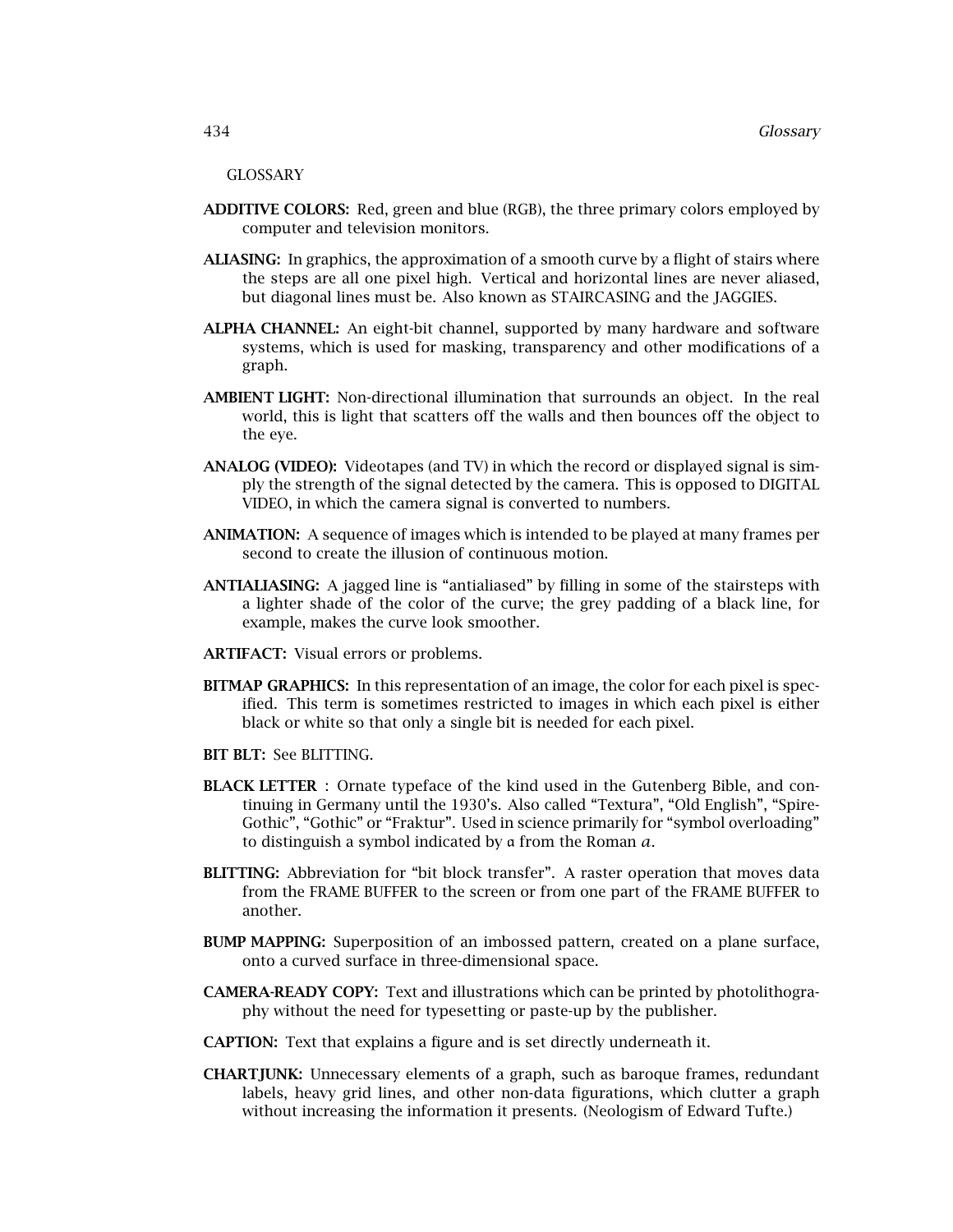- **CLIPPING:** This is the non-display (and often the non-computation) of parts of a data curve or other graphic object that extend beyond the frame of the graph or the field of view.
- **CLIP:** Movie jargon for a short section of an animation, typically containing one scene or a portion of a scene; a clip is a portion of the film bounded by two "cuts" where the viewpoint shifts to a different camera, viewing angle, etc.
- **CLOSED SYMBOL:** A symbol, such as a circle, triangle or square, which is filled with solid color.
- **CMYK:** Cyan-Magenta-Yellow-Black, the basic SUBTRACTIVE COLORS used in printing.
- **CODEC:** A protocol for compressing and then decompressing video files. Codecs are extremely important because all but the shortest video files require so much storage in uncompressed form as to be unmanageable; in addition, uncompressed files require too much processing to permit real-time display on older workstations. Video editors support several protocols each, which may be implemented either in software or on special hardware video cards inserted into the computer.
- **COLORMAP:** An *N* x 3 array in which each row stores the red, green and blue intensities of a color; the row number is an index to that color.
- **COMPOSITE GRAPH:** A single figure which is formed from several individual graphs, arranged side-by-side, one atop the other, or in a checkerboard or more elaborate pattern. Synonym: MULTIPANEL GRAPH.
- **COMPOSITOR:** One who sets type. Synonyms are TYPESETTER and KEYBOARDER.
- **CROPPING:** Cutting down a photograph or other image so to eliminate nonessential parts. Scanning software usually has the ability to crop an image to save computer storage.
- **CURTAIN:** A set of vertical lines from the surface of mesh plot to a reference plane; this sometimes make the shape of the plotted surface easier to visualize.
- **DATA-INK:** The non-erasable core of a graphic.
- **DATA-INK RATIO:**  $\frac{\text{data-ink}}{\text{totalinkused to primitive graphic}}$  or equivalently, the proportion of a graphic's ink devoted to the non-redundant display of data-information, or equivalently, 1.0 - proportion of a graphic that can be erased without loss of datainformation.
- **DATA-MINING:** The process of digging understanding and essential information from a large data-base, such as the archives of a general circulation model of the atmosphere.
- **DEPTH-CUEING:** This is a systematic reduction in the color intensity or gray intensity of objects with increasing distance from the eye. This cues the viewer that paler objects are farther away, mimicing the effects of haze, etc.
- **DESIGN VARIATION:** Changes in the scale or other key elements of a graph or a series of graphs which create the spurious appearance of rises or falls in the data.
- **DIGITAL (VIDEO):** TV/video in which the input from the camera is converted immediately to numbers so that numbers, rather than undigitized pixel intensities, are recorded onto tape.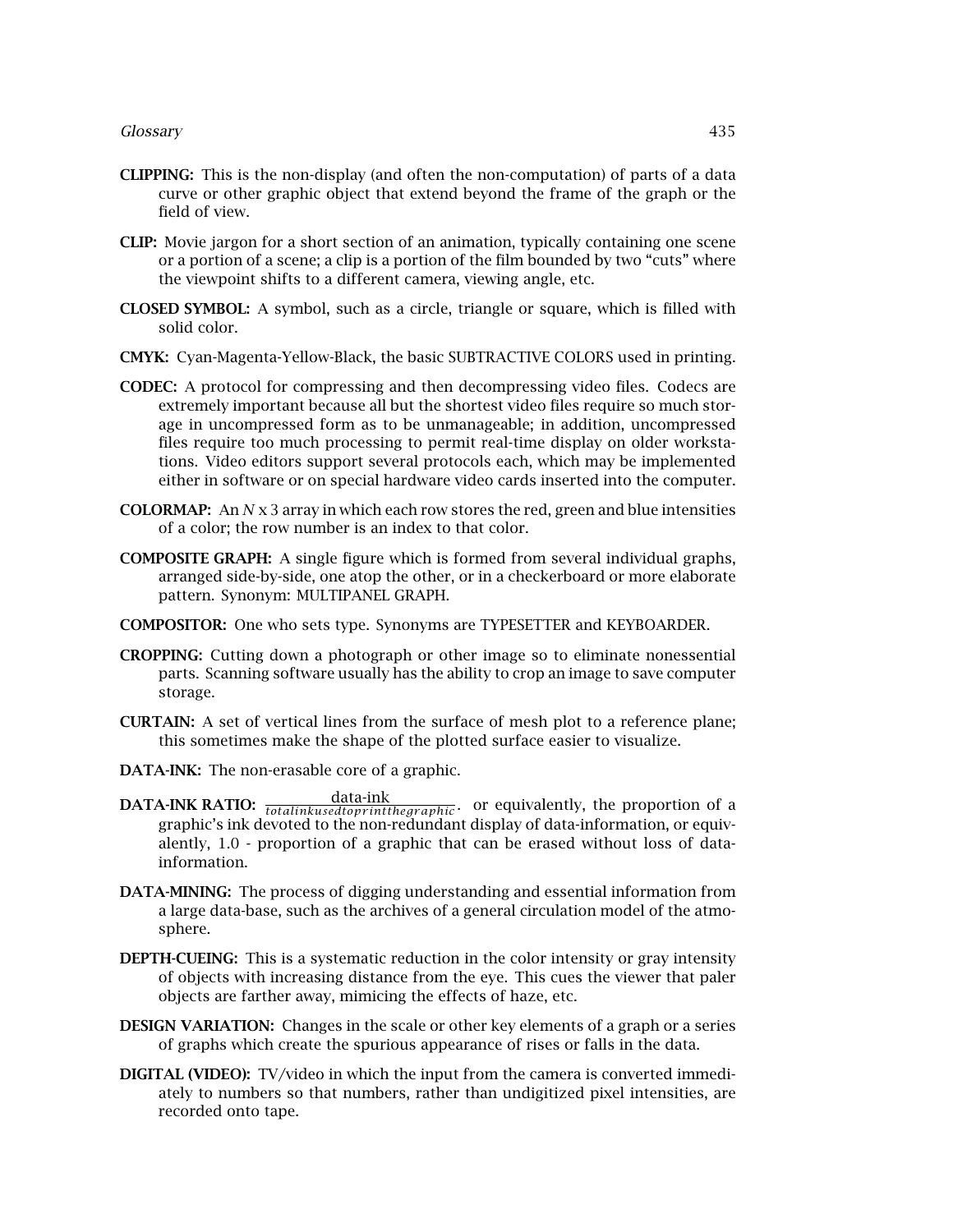- **DINGBATS:** Small icons or pictorgraphs (letters, tiny boats or houses, crosses, stars, stop signs, etc.). Often organized into special dingbat fonts. Useful as clip art and stamps in scientific illustrations. Examples of dingbat fonts include Zapf Dingbats, Webdings, Wingdings, etc. Also called ORNAMENTS.
- **DIRECTIONAL LIGHT SOURCE:** Light emanating from a localized source, usually idealized as a point source infinitely far away so that all rays from the source are parallel. Often shorted to LIGHT SOURCE.
- **DITHERING:** In indexed color, where the index can identify only 256 shades of out of millions that the monitor is capable of displaying, appearance can be improved by ordering the hardware to average between these shades ("dither") so as to reduce abrupt transitions in color.
- **DOUBLE BUFFERING:** A hardware trick for improving the speed and smoothness of animations. The contents of one part of the FRAME BUFFER are displayed onscreen while data is written to another section ("buffer") of the FRAME BUFFER; the roles of the two buffers are reversed when the update is completed. Speed is increased because two different data transfers are happening *simultaneously* instead of sequentially: CPU/memory-to-buffer, buffer-to-screen.
- **DOT GAIN:** The amount by which a dot of printer's ink will spread after being deposited on the page. This is a major complication in printing grayscale images because the halftone dots that make up the image are each a little wider on the printer page than specified by the software.
- **DUB:** Movie jargon for "copy". When an audio track is added in the studio to a video track which hasbeen photographed on location, the audio track issaid to be "dubbed" into the movie. When a computer animation iscopied onto a VHS videotape, the result is a "VHS dub".
- **DUCK, GRAPHICAL:** A graphical atrocity, the moral equivalent of the convenience store in the shape of a duck. A neologism of Edward Tufte.
- **DUOTONE:** The printing of a grayscale image by using inks of two different colors, such as black and light gray, or black and light red. The reason is that offset lithography can only reproduce about 50 shades of gray using a single color of ink. To obtain finer shadings of gray in a photograph, designers therefore use DUOTONES and sometimes even TRITONES (three inks) and QUADTONES (four inks) to reproduce grayscale photographs at high resolution.

[DYNAMIC RANGE:] The ratio of the largest intensity to the smallest intensity which can be detected by a scanner, photographic film, CCD or other image detector.

- **EIGHT-BIT COLOR:** Synonym for INDEXED COLOR, which normally uses an 8-bit number as the color index.
- **ENCAPSULATED POSTSCRIPT (EPS):** An image format which consists of two parts: a preview, which is a screen image for a particular class of computers, and a printer file, which is computed of Postscript vector graphics instructions. The Postscript language can also render bitmap images, albeit at the cost of a very large number of vector instructions, so EPS files may made from bitmap images. On a Macintosh, the preview is PICT, the default file class for Matlab images. On a Windows machine, a Macintosh EPS will display only a blank image, but will print correctly.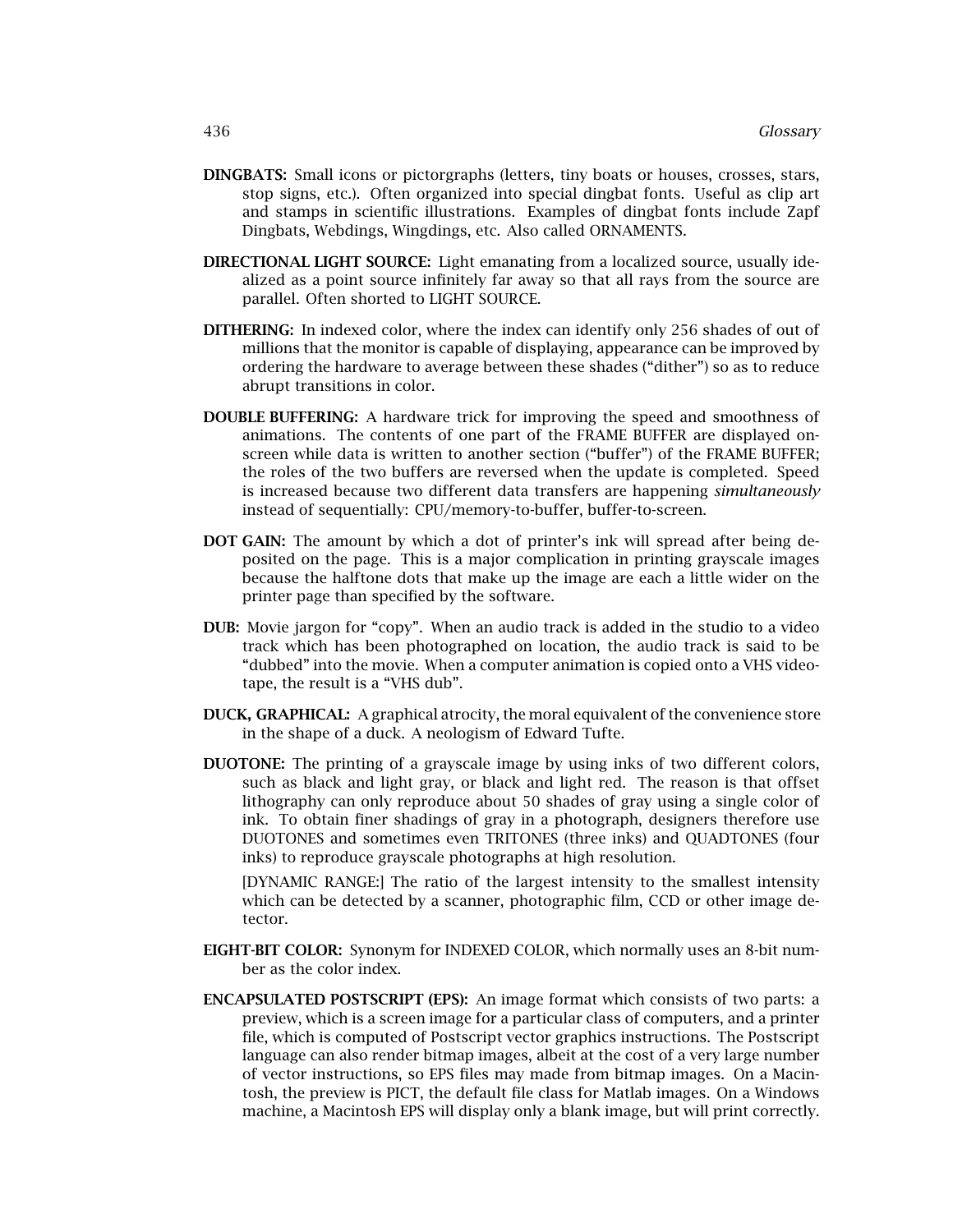## *Glossary* 437

- **FLAT SHADING:** When a surface is approximated as a union of polygons, each polygon is the colored uniformly over its entire face so that the color changes only at edges where polygons meet. Also called FACETED SHADING.
- **FLATTEN:** In software that supports layers, FLATTENING refers to the combining of all the layers into a single layer. This is necessary, for example, to export a file from Photoshop or Illustrator, which both support layers, to the Encapsulated Postscript (EPS) format, which does not allow layers.
- **FLIPBOOK:** A collection of sketches, each differing slightly from its immediate neighbors, which create the illusion of continuous motion when the pages are rapidly riffled. Cartoon animators draw sketches on punched paper so that they can slip them onto binder posts and then flip the sketches to check the effectiveness of the drawings as animation. For static visualization, it is often useful to combine a set of flipbook-style illustrates into a single, multipanel composite figure.
- **FONT:** A complete assortment of letters, numbers and punctuation marks of one style and size. Fonts are usually specified by giving the font family name, point-size and style, as in Adobe Garamond 12-point Semi-Italic.
- **FRAME BUFFER:** Display memory that stores a full frame (or more) of picture data. The number of bits-per-pixel determines the range of colors and graphical tricks that can be performed.
- **GAMMA CORRECTION:** This a look-up table which is used to connect the desired, perceived brightness of a pixel to the strength of the electric signal fed to the Cathode Ray Tube. The reason that "gamma correction" is necessary is that the response of the screen phospors to electricity (and also the response of the human visual system to light) are both *nonlinear*.
- **GOURAUD SHADING:** A scheme in which the color of a polygon is not constant across the polygon, but rather is determined by interpolation from the vertices where the surface normals are computed. (Better but more expensive than FLAT ("FACETED") shading but cheaper and not as good as PHONG shading.)
- **GRAPHOS:** Silly mistakes on a graph, analogous to typographical errors in text, such as mislabeling a curve or axis.
- **GRAYSCALE:** This is an image which uses only a single color (usually black), but in varying intensities. Grayscale is usually approximated by dividing the images into many small blocks and printing various numbers of black dots in each block. Both book and newspaper printers and also laser printers are not able to print in various shades of gray directly.
- **GUI:** Short for Graphical User Interface. This is a software package that allows the computer user to issue commands by clicking buttons, sliders and menus instead of typing in commands.
- **INDEXED COLOR:** A scheme in which an image is represented by storing 8-bit numbers that are indices into a palette of 256 colors. This is more economical of storage than TRUE-COLOR in which 24 bits are stored for each pixel.

**JAGGIES:** See ALIASING.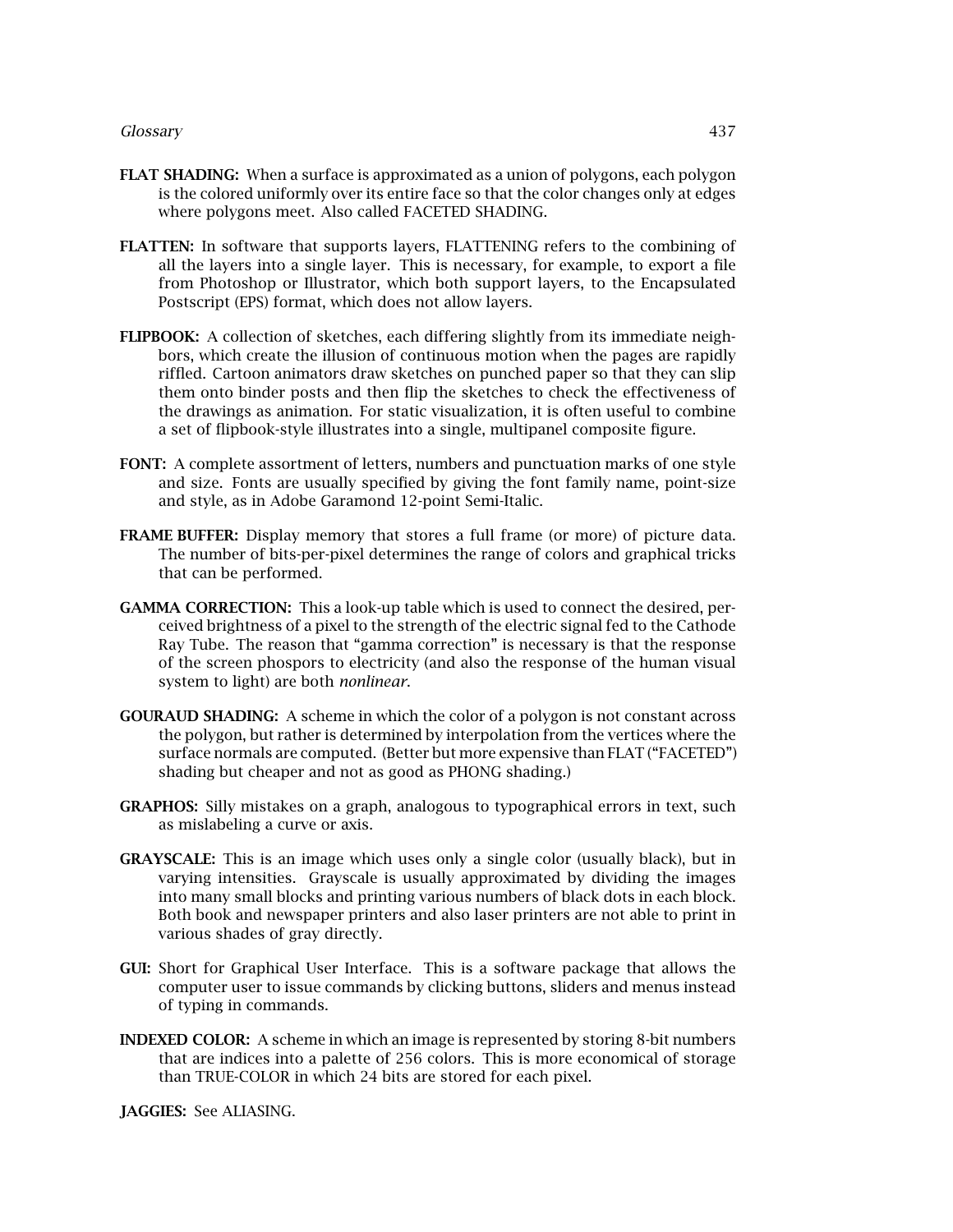- **KEY:** A "high-KEY" image is one which is composed mostly of light tones ("snow image"); a "low-key" or "night" image is one composed primarily of dark greys and black.
- **KEYFRAME:** In animation, a frame that is drawn or compressed very accurately; frames between keyframes are drawn by interpolating or "tweening" between the keyframes. (Used both in animation/drawing and also in video compression/decompression.)
- **LAYER:** Many drawing and image-processing programs such as Photoshop and Illustrator allow a single figure to be split into logically distinct layers. This makes it easy to edit the background (in a "background" layer) without accidentally altering other parts of the figure.
- **LEGEND:** A set of lines and symbols with labels which gives the relationship between a given line/marker style and the name of the quantity which is plotted using that line or marker style. The legend is often enclosed in a frame ("LEGEND BOX") to set it off from the rest of the graph. Deprecated in favor of direct labelling of curves whenever possible. (Occasionally, this term is used as a synonym for CAPTION although this usage seems to be fading.)
- **LIGHT SOURCE:** See DIRECTIONAL LIGHT SOURCE.
- **LINE ART:** This is a graphic artist's term for images which are drawn entirely in black lines, dashes, and curves of a single color (usually black!) and a single intensity (the darkest black the printer and screen can render). Woodcuts and copperplate engravings are line art.
- **LINE STYLE:** Solid, dashed, dotted and dot-dashed are the usual line styles. The term may also be applied to distinguishing lines by width, as in thin lines and thick lines.
- **LOOKUP TABLE:** See COLORMAP.
- **LPI:** Lines-Per-Inch, the resolution of the halftone screens used to print images in offset printing. (Laser printers, in contrast, lay down individual dots and usually described by dpi, Dots-Per-Inch.)

[MATTE:] Adjective meaning "of dull luster", "without finish". More technically, an object has a "matte" finish if its light is reflected diffusely (Lambertian reflection) as opposed to specular or "mirror-like" reflection.

- **MOIRE PATTERN:** Having a wave-like pattern, as on silk or metal. Such wave-like patterns can be formed on silk by "watering" it, which is a treatment that uses water and pressure to produce the pattern. Such patterns also form naturally or artificially on metal, such as the Damascus steel finish of fine sword blades made in the city of Damascus.
- **MOIRÉ VIBRATION:** Areas shaded by dark, diagonal lines or wavy lines or other patterns that are distracting to the eye. Neologism of Edward Tufte.
- **MORPHING:** Blending one shape into another, very different shape by interpolating between the two extremes and showing all the intermediates. Almost a synonym for TWEENING except that the keyframes in the latter are usually separated only by a fraction of a second of playing time.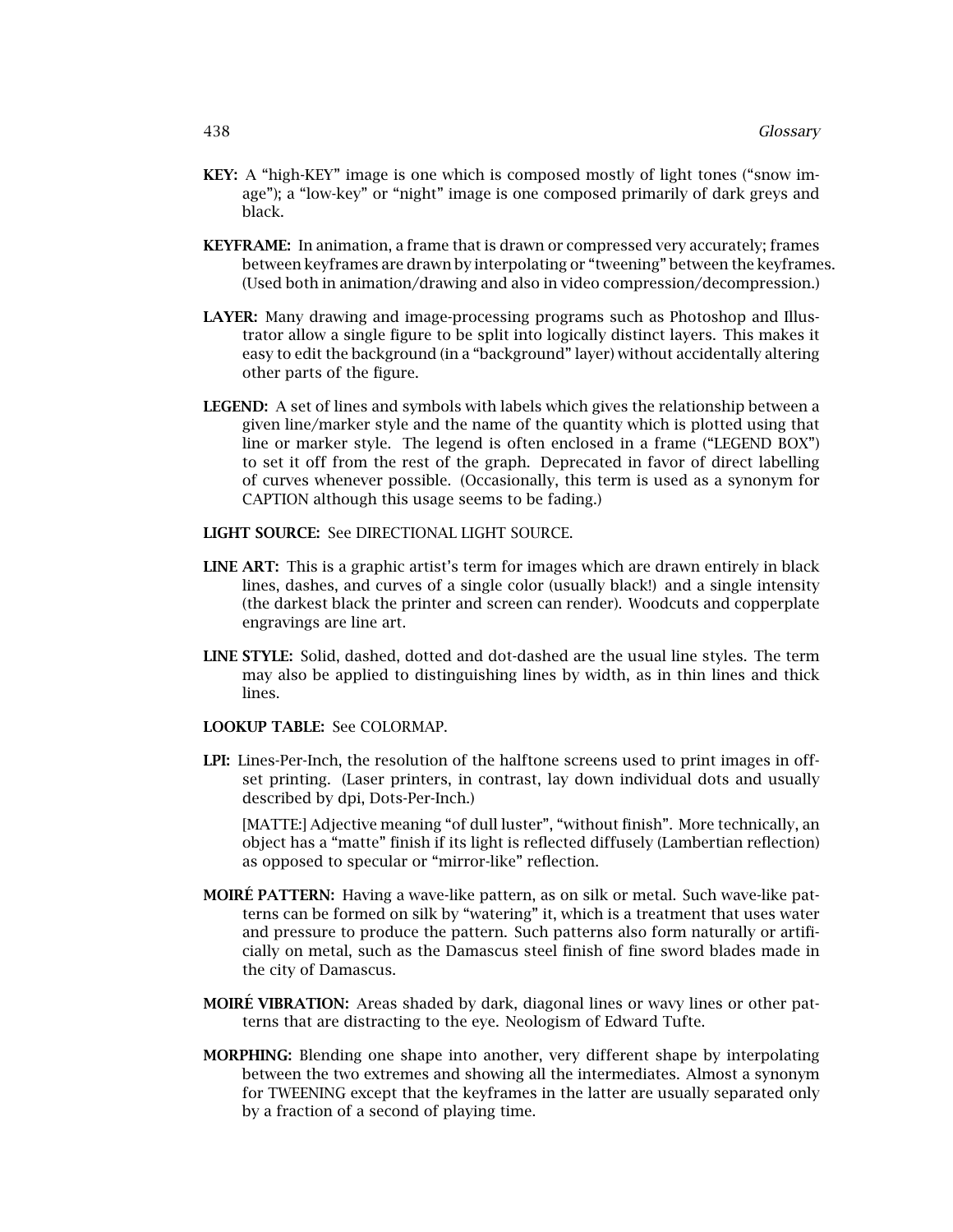- **MULTIPANEL GRAPH:** A single figure which is formed from several individual graphs, arranged side-by-side, one atop the other, or in a checkerboard or more elaborate pattern. Synonym: COMPOSITE GRAPH.
- **NOMOGRAM:** Literally, a graph that embodiesa law. From the Greek *νoµos*, "law", and *–γράμμα*, "something drawn or written". Such diagrams are often designed to be graphical calculators.
- **NORMAL (VECTOR):** A vector which is perpendicular to a surface at a given point; identical with SURFACE NORMAL.
- **OBJECT-ORIENTED GRAPHICS:** In this representation, a set of instructions is specified for each element of the image, such as "draw a blue line of 3-point thickness from  $(0.1, 0.1)$  to  $(0.8, 0.5)$ ". A synonym for VECTOR-BASED IMAGE. This is the default mode of most scientific graphics programs and drawing programs, but not of painting and image-processing software.
- **OPEN SYMBOL:** A symbol, such as a circle, triangle or square, which is shown only in outline without a fill.

# **ORNAMENTS:** See DINGBATS.

- **ORTHOGRAPHIC:** A species of perspective in which the "vanishing points" are at infinity so that the top of a cube, for example, is delineated by pairs of PARALLEL lines. In true perspective, the top of a cube would be a trapezoid
- **OVERLAY PLANE:** High-end FRAME BUFFERS not only store an image, but also have additional space to store graphics which can be overlaid on top of the primary image. OVERLAY PLANES can accelerate graphics because a complicated primary image does not have to redrawn to superimpose text labels or arrows, or to overlay an animated figure that occupies a small part of the screen onto a complicated background that fills the screen.
- **PI CHARACTER/FONT:** A character which isa symbol ("DINGBAT") rather than a letter, or a font full of such symbols.
- **PICTOGRAPH:** Species of plot in which quantities are denoted by plotting various numbers of identical icons. For example, the rate of U-boat sinkings during different years of World War II could be shown by using say, 1 icon of a sinking ship for every ten ships sunk during a given year. Synonyms: VISUAL TABLE.
- **PHONG SHADING:** A surface composed of polygons is shaded by computing SURFACE NORMALS at many points both at the vertices and face of a polygon, and then interpolating colors between those computed at each of the SURFACE NORMALS. (Superior but also more computationally intensive than FLAT ("FACETED") shading and PHONG shading.
- **PHOTOREALISTIC:** Very sophisticated computer graphics which strives to make the screen or printed display look as realistic as a photograph. Rare (and rarely needed) in scientific and engineering visualization.
- **PICA:** One-sixth of an inch, a typesetter's/book designer's unit of measurement.
- **PIXEL:** The smallest picture element of a display; a screen cannot manipulate smaller pieces of an image. For example, a  $1280 \times 1032$  display contains  $1280*1032$  pixels. The number of pixels in a display depends on the hardware.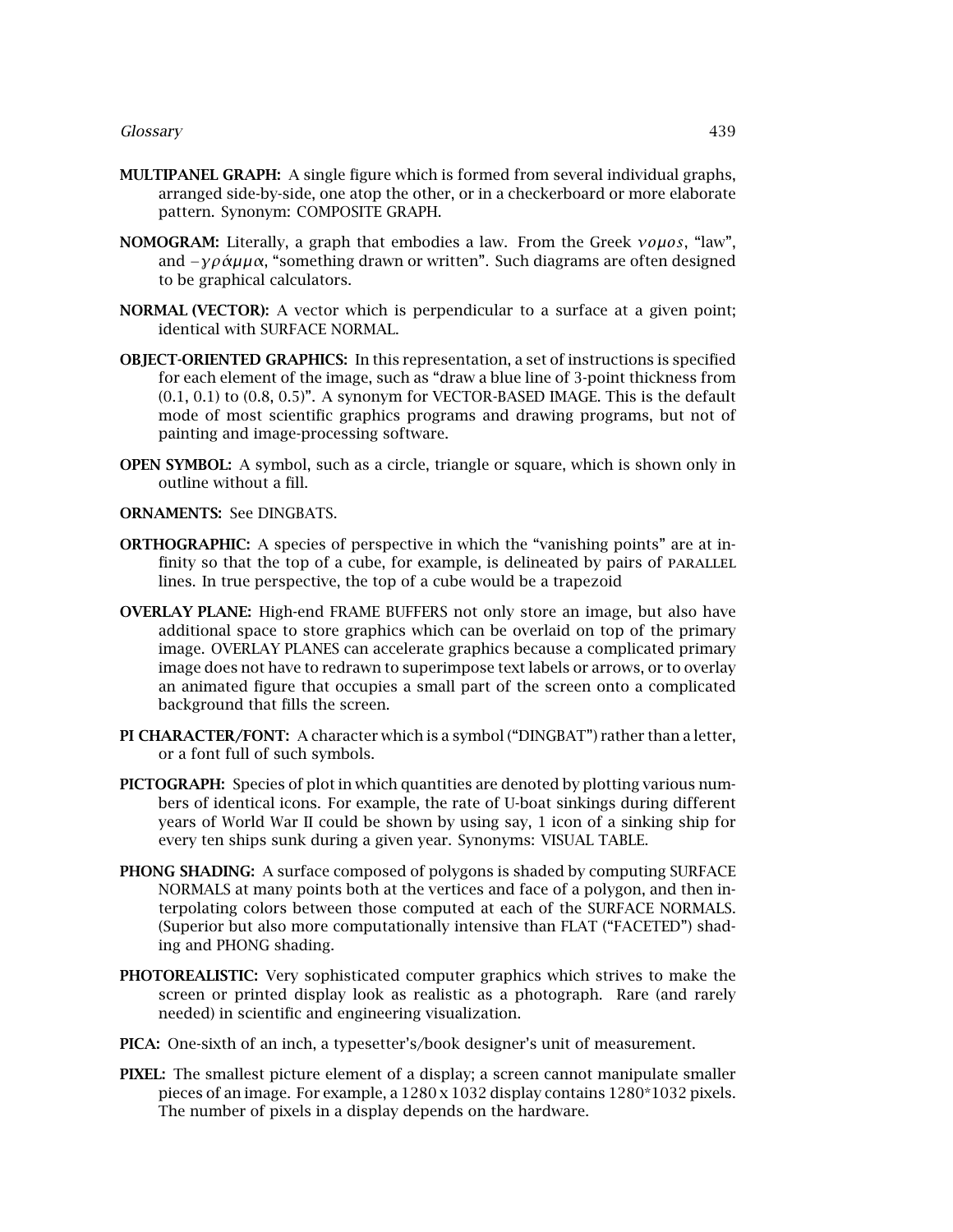- **PMT:** "Photomechanical Transfer Print", a high-quality glossy reproduction of a figure. Journals and books often print figures by pasting a PMT onto a page from a phototypsetter, then making a photolithography plate from the result. Synonym: "stat".
- **POINT (UNIT OF SIZE):** 1/72 of an inch or about 1/28 of a centimeter.
- **PROCESS COLORS:** Cyan, magenta, yellow and black, the usual four colors of printing. Sometimes five or more inks are used for high-end printing; the extra inks are called SPOT COLORS.
- **PSEUDOCOLOR:** Two different meanings in different contexts. First, a type of graph for displaying a function  $z(x, y)$  by marking the location  $(x, y)$  with a color which is associated with values of *z* through a COLORMAP, for example, dark red for the peak, dark blue for the minimum, and green for intermediate values of z. Second, a synonym for INDEXED COLOR in which an image is represented by storing 8-bit numbers that are indices into a palette of 256 colors.
- **RASTER GRAPHICS:** A form of graphic representation in which the color each individual pixel is specified. (See also BITMAP GRAPHICS.) The conversion of an OBJECT-ORIENTED (alias VECTOR-BASED) image to a pixel-based representation is said to be "RASTERIZING".
- **RGB:** Red-Green-Blue, the three ADDITIVE COLORS employed by computer and television monitors.
- **RGB COLOR:** See TRUE COLOR.
- **RECTO:** Right-hand page. Many book designs specify that certain elements, such as the title page (always) and the first page of a chapter (in many book styles) must always be "recto".
- **REFLECTION MAPPING:** Similar to TEXTURE MAPPING except that the texture is the reflection of external objects. A display of an automobile in a driveway might have the image of the house, driveway and lawn reflection-mapped onto the shiny, highly reflective car.
- **ROTOSCOPING:** Drawing directly on invididual frames of film. Adobe Photoshop can import video in filmstrip format as a single file from Adobe Premiere, draw on individual frames, and then export the filmstrip back to Premiere for video rendering or export.
- **SANS SERIF:** A font lacking serifs, such as Helvetica or Futura.
- **SCIAGRAPHY:** The art of delineating shadows in drawing, or sketching objects with the correct shading. From Greek "*σκιa*´", "shadow".
- **SERIF:** A small stroke or line segment used to finish off the main stroke of a letter. Times Roman is a font with serifs; Helvetica is a serif-free or SANS SERIF font.
- **SEMIOLOGY:** The science of signs; the branch of medicine dealing with symptoms and by extension, the science and study of graphs. From the Greek *σημειον* "sign" and *λoγια* "discourse" or "doctrine".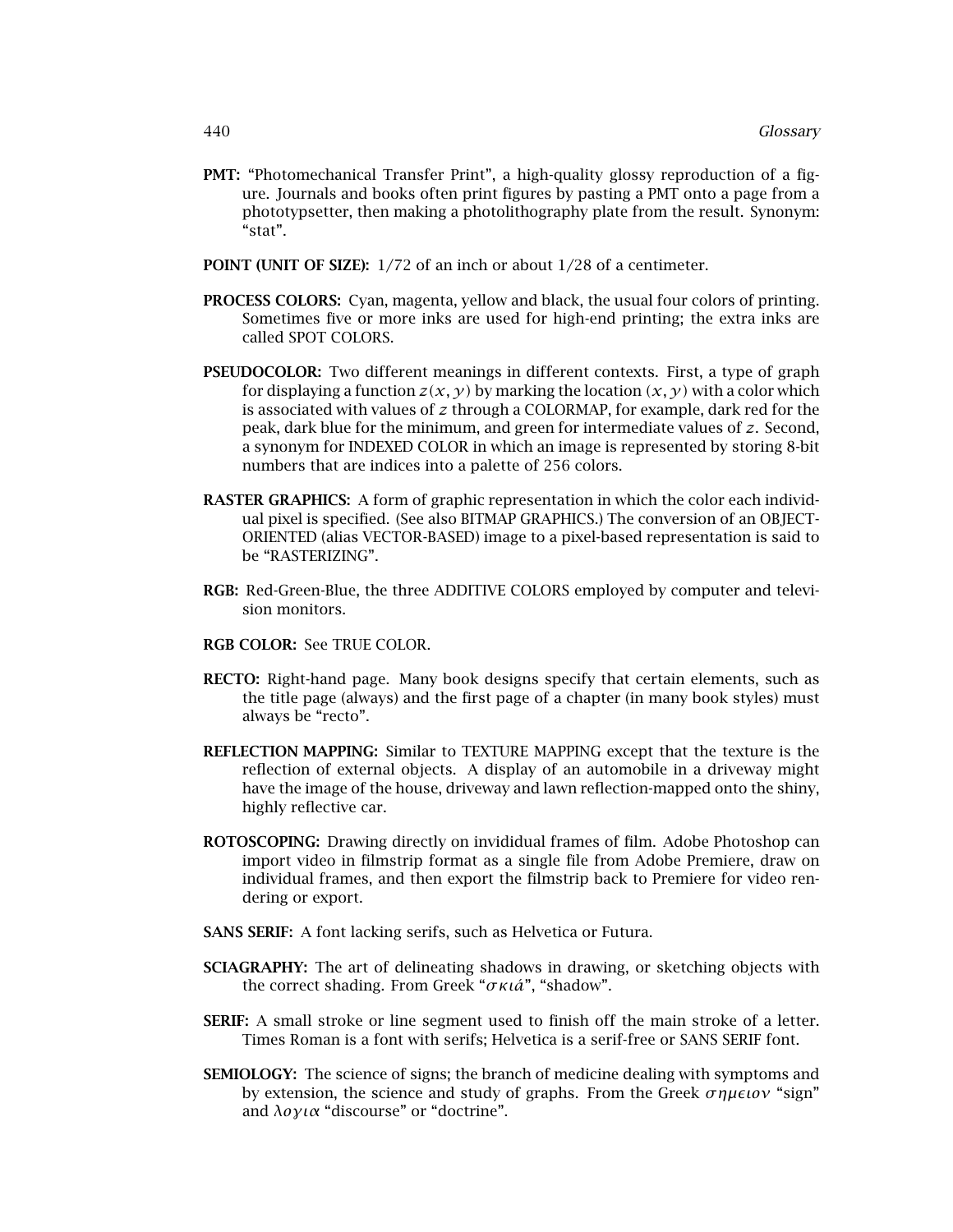#### *Glossary* 441

- **SEPARATIONS, COLOR:** The generation of four separate photolithography printing plates, one for each of the subtractive (CMYK) colors, in offset printing. Imageprocessing software usually has the capability to split an image into four separate files so that the separations can be controlled electronically.
- **SMALL MULTIPLIERS:** To quote Tufte (1990), pg. 67: "Illustrations of postage-stamp size are indexed by category or a label, sequenced over time like the frames of a movie, or ordered by a quantitative variable not used in the single image. Information slices are positioned within the eyespan, so that viewers make comparisons at a glance — uninterrupted visual reasoning. Constancy of design puts the emphasis on changes in data, not changes in data frame." This type of multipanel composite illustration must also be called a "Flipbook-on-a-Page" graph or a "Quantitative Storyboard".

## **SPECULAR REFLECTION:** Mirror-like reflection.

- **SPOT COLOR:** Special inks which are used for high-end printing to supplement the usual four PROCESS (CMYK) colors.
- **SPRITE:** Graphic objectswhich are stored once in a movie file, and then duplicated or moved as needed. Early personal computer sprites were bitmaps were moved, without making big demands on the CPU, by blitting the sprite to the frame buffer. Modern sprites may either bitmap, vector, or 3D.
- **STAIRCASING:** When a smooth curve passes diagonally across the pixels of the screen, the curve must be approximated by a flight of stairs, each step being one pixel high. Also known as the JAGGIES or ALIASING.
- **STILL:** A single image, often taken from an animation, as opposed to the ANIMATION itself, which is composed of many frames.
- **STORYBOARD:** A collection of sketches which narrate the plot, settings and characters of a movie.
- **SUBTRACTIVE COLORS:** Cyan, magenta, yellow and black (CMYK), the four colors used in printing. These are also called PROCESS colors.
- **SURFACE NORMAL:** A vector which is perpendicular to a surface at a given point. The surface normal of the vertex of a polygon is defined as the average of the normal vectors to each of the polygonal faces that meet at that vertex.
- **TESSELATE:** To divide a complicated geometric object into the union of simpler ones to simplify calculations. For example, many graphics programs tesselate quadrilaterals, which may not be planar, into a pair of triangles, which are always lie in the plane defined by the three vertices.
- **TEXTURE MAPPING:** Superimposing an image ("texture") defined on a plane onto a curved surface in three-dimensional space. The advantage of this method is that it is much easier to create a complicated texture on a plane than it is to color a complicated surface directly.
- **TRACK:** Different components of a movie or animation, playing simultaneously, are "tracks". Most movies have both a video track and an audio track, but with the use of transparency masks, it is possible to layer a larger number of tracks in a single animation. Different species of images which are played at different times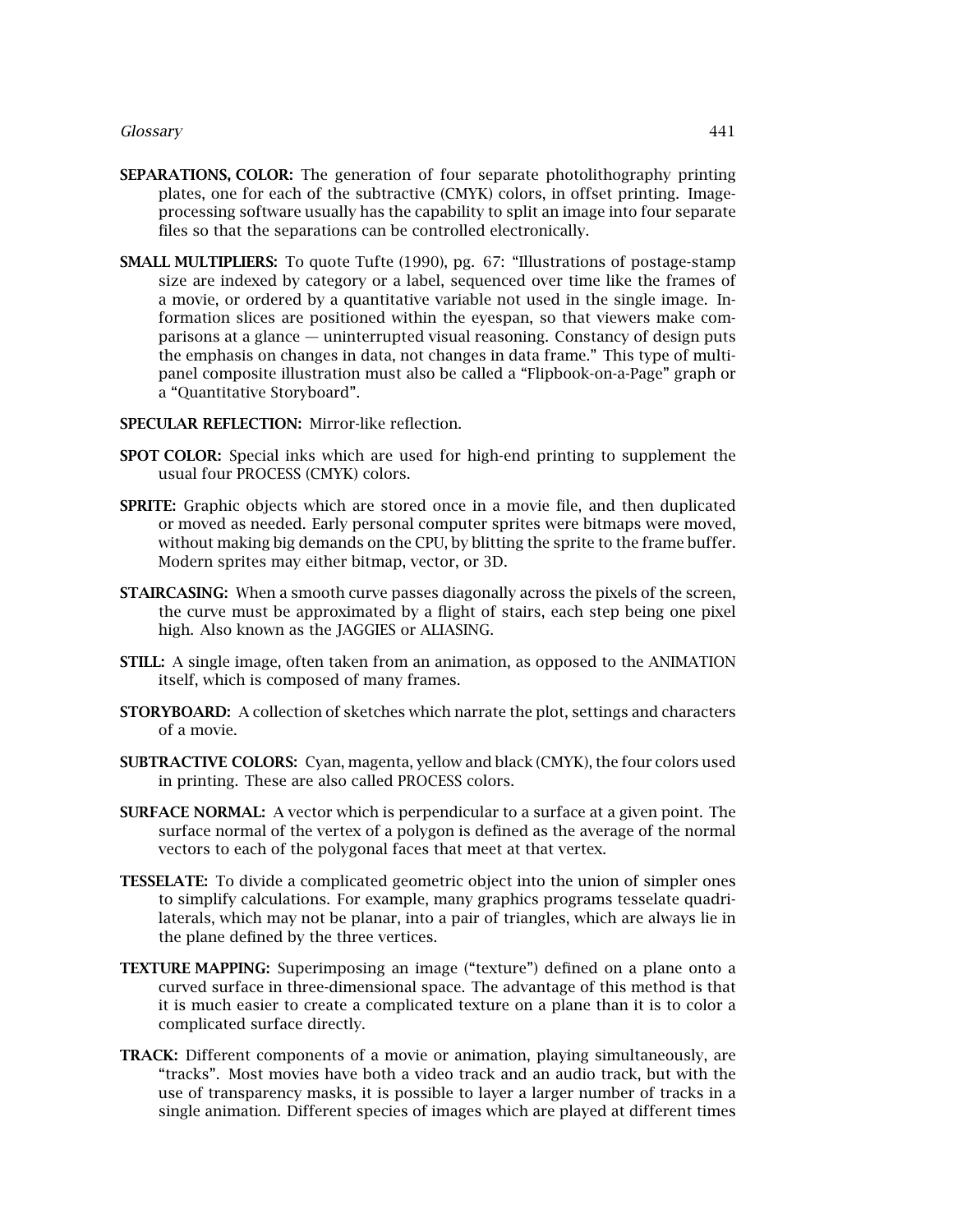may also be identified as distinct tracks, such as a video track which is followed a still-image track that freezes a single picture on the screen for a couple of seconds.

- **TRUE COLOR:** An imaging scheme in which at each pixel, 8 bits are stored to represent the intensity of red, 8 additional bits are stored as the intensity of green, and a further 8 bits are a number which is the intensity of blue. Also called "24-bit" color or RGB COLOR.
- **TWEENING:** In old-fashioned celluloid animation, a small subset of the cells were sketched by the animators; most of the drawings were produced by less-skilled artists called "tweeners", who interpolated between the KEYFRAMES created by the animators. Computer animation programs, notably Flash, use similar strategies to reduce the workload on animators.
- **TWENTY-FOUR-BIT COLOR:** See TRUE COLOR.
- **VECTOR-BASED IMAGE:** In this representation, a set of instructions is specified for each element of the image, such as "draw a blue line of 3-point thickness from (0.1, 0.1) to (0.8, 0.5)". Synonym for OBJECT-ORIENTED GRAPHICS.
- **VERSO:** The left-hand side of a page. Book designs often specify that some elements must appear only a verso page. The copyright page, for example, is almost always "verso".
- **VISUAL TABLE:** Species of plot in which quantities are denoted by plotting various numbers of identical icons. For example, the rate of U-boat sinkings during different years of World War II could be shown by using say, 1 icon of a sinking ship for every ten ships sunk during a given year. Synonyms: PICTOGRAPH.
- **VOXEL:** The smallest resolvable box in three-dimensional graphics, analogous to PIXEL.
- **WATERFALL PLOT:** A surface mesh plot in which only lines parallel to a single coordinate are drawn. Synonym: MESH PLOT, HORIZONTAL-ONLY.
- **WORD SLIDE:** A slide or transparency that contains only words without figures.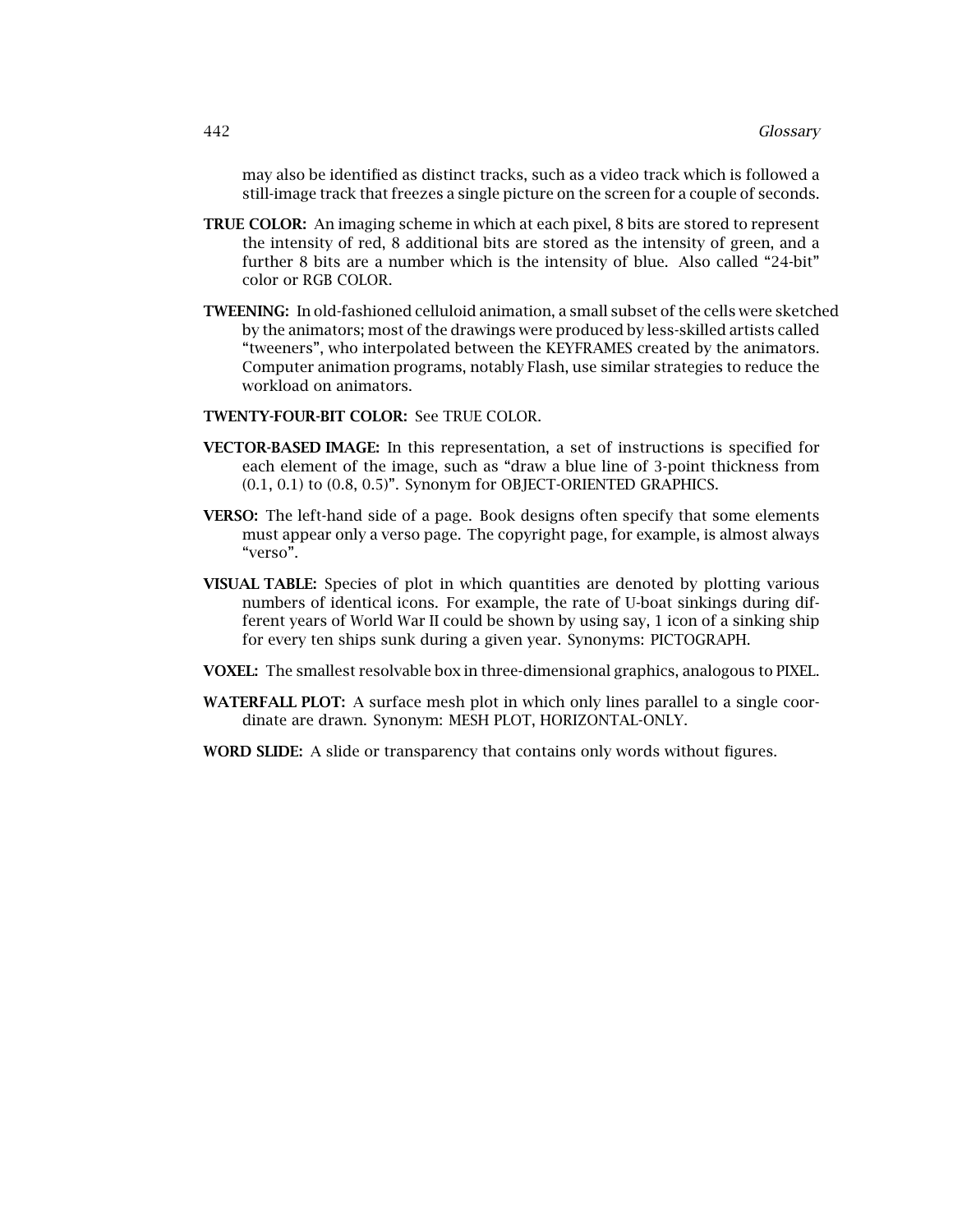# **Bibliography**

- [1] M. Alley, *The Craft of Scientific Writing*, Springer-Verlag, New York, 3rd ed., 1996. Paperback, 3rd ed., 282 pp., \$25.
- [2] H. Arkin and R. R. Colton, *Graphs: How to Make Them and Use Them*, Harper & Brothers Publishers, New York, 1936.
- [3] J. Bertin, *Graphics and the Graphical Analysis of Data*, De Gruyter, Berlin, 1980. Translation from the French by W. Berg and H. Wainer.
- [4] , *Semiology of Graphics*, University of Wisconsin Press, Madison, Wisconsin, 1983. Translated by W. Berg and H. Wainer from the 1972 French edition.
- [5] F. J. Bitz and N. J. Zabusky, *David and visiometrics: visualizing and quantifying evolving amorphous objects*, Computers in Physics, 4 (1991), pp. 603–613. Describes a scientific graphical anaysis system, written for Unix/X-windows, and its use in analyzing complicated vortical flows.
- [6] W. Blake and F. Petrie, *Getting Started in Drawing*, North Light Books, Cincinnati, Ohio, 1991. Very readable introduction to black-and-white drawing; shows that pencil and charcoal artists use a palette of only three or four grayscale shades.
- [7] T. BOUNFORD, *Digital Diagrams: Effective Design and Presentation of Statistical Information*, Watson-Guptill, New York, 2000. Elemntary text with lavish color illusrations on every page. 190 pp.
- [8] P. D. Bourke, *Acontouring subroutine*, BYTE, 12 (1987), pp. 143–150. Subdivides each rectangle into four triangleswith interpolated *q* at the midpoint of the rectangle; then computes the line segment of the contour within each triangle.
- [9] W. C. Brinton, *Graphic Methods for Presenting Facts*, McGraw-Hill Book Company, New York, 1914.
- [10] M. H. Briscoe, *Preparing Scientific Illustrations, AGuide to Better Posters, Presentations and Publications*, Springer-Verlag, New York, 2d ed., 1996. Available in paperback, \$30.
- [11] D. Britz, *An error propagation in the numerical literature*, BIT, 38 (1998), pp. 217– 218.
- [12] K. W. Brodie, L. A. Carpenter, R. A. Earnshaw, et al., eds., Springer-Verlag, New York, 19.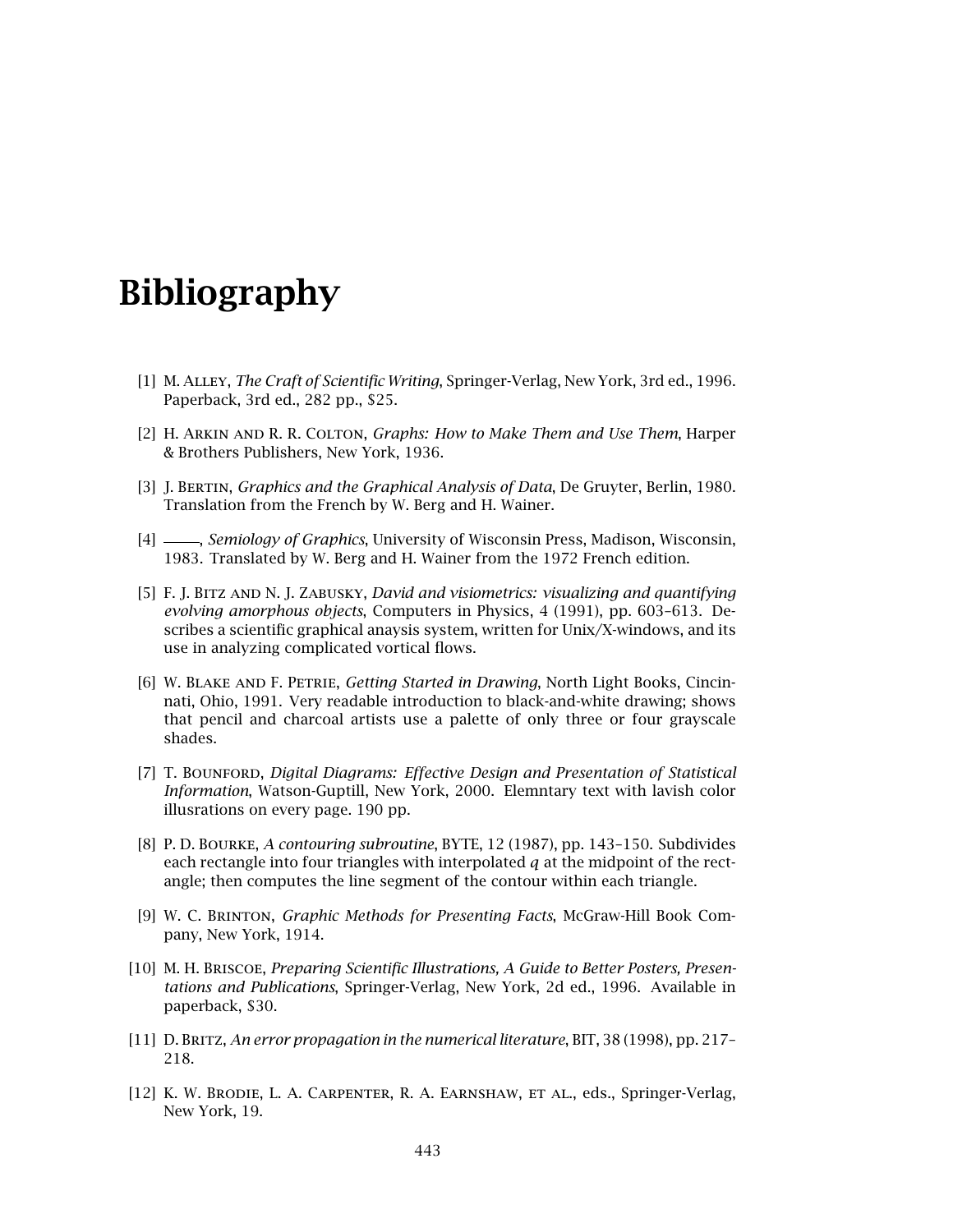- [13] J. R. Brown, R. Earnshaw, M. Jern, and J. Vince, *Visualization: Using Computer Graphics to Explore Data and Present Information*, John Wiley, New York, 1995. Textbook with lots of color graphics and good discussion of computer methods for both still pictures and animations.
- [14] W. E. Byerly, *An Elementary Treatise on Fourier's Series and Spherical, Cylindrical, and Ellipsoidal Harmonics*, Ginn and Company, Boston, 1902. First published in 1893; several instructive graphics.
- [15] S. Chandrasekhar, *Ellipsoidal Figures of Equilibrium*, Yale University Press, New Haven, 1969. Darwin's illustration of Poincaré's piriform equilibrium shape for a rotating, self-gravitating mass of liquid.
- [16] P. C.-H. Cheng and H. A. Simon, *Scientific discovery and creative reasoning with diagrams*, in The Creative Cognition Approach, S. Smith, T. Ward, and R. Finke, eds., MIT Press, Cambridge, Massachusetts, 1995. BF408.C7451, Graduate Library.
- [17] T. H. CLARKE, *The Rhinoceros from Durer to Stubbs, 1515-1799*, Sotheby's Publications, Longdon, 1986. Monograph devoted entirely to the many plagiarized copies of Dürer's rhinoceros, complete with its spurious second horn. 219 pp. N 7668 .R45 C531 1986.
- [18] W. S. Cleveland, *Visualizing Data*, Hobart Press, Summit, New Jersey, 1993.
- [19] , *The Elements of Graphing Data*, Hobart Press, Summit, New Jersey, 2d ed., 1994.
- [20] N. H. Crowhurst, *Graphical Calculators and Their Design*, Hayden Book Company, New York, 1965.
- [21] M. Davis, *Scientific Papers and Presentations*, Academic Press, New York, 1997.
- [22] R. A. Day, *How to Write and Publish a Scientific Paper*, Oryx Press, New York, 3rd ed., 1988. One chapter on graphs.
- [23] T. Delmarcelle, , and L. Hesselink, *Visualizing second-order tensor fields with hyperstreamlines*, IEEE Comput. Graph. Appl., 13 (1993), pp. 25–33.
- [24] R. R. Dickinson, *Interactive analysis of the topology of 4D vector fields*, IBM J. Res. Develop., 35 (1991), pp. 59-66. Glyphs on streamlines and related techniques.
- [25] D. Djuric´, *Weather Analysis*, Prentice-Hall, New York, 1994. Appendix F shows how grayscale processing of satellite IR images is manipulated to ignore very high or very low temperatures, which are not diagnostically relevant.
- [26] R. A. Earnshaw and N. Wiseman, *An Introduction Guide to Scientific Visualization*, Springer-Verlag, New York, 1992.
- [27] A. B. (EDITOR), *Handbook of Image Video Processing*, Academic Press, New York, 2000. Encyclopedia with articles by a variety of authors on a wide range of topics, 891 pp.
- [28] M. Emmer, *The Visual Mind*, M. I. T. Press, Cambridge, 1993. Essays on the relationship between mathematics and the visual arts, many coauthored by a mathematician and an artist.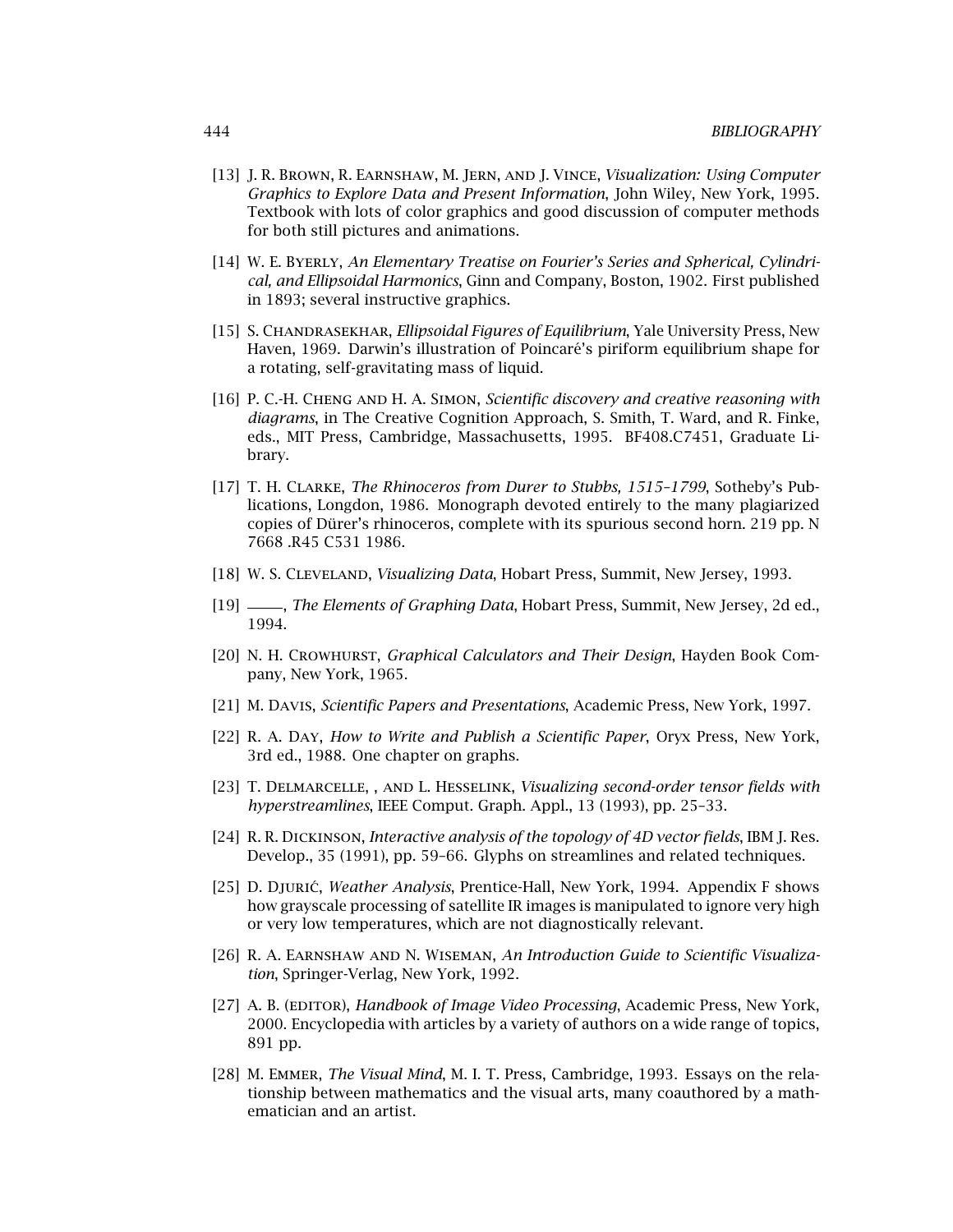- [29] V. M. Fernandez, D. Silver, and N. J. Zabusky, *Visiometrics of complex physical processes: Diagnosing vortex-dominated flows*, Computers in Physics, 10 (1996), pp. 463–470.
- [30] M. Field and M. Golubitsky, *Symmetry in Chaos*, Oxford University Press, Oxford, 1992. Spectacular fractal curves drawn by simple algorithms.
- [31] B. J. Ford, *Images of Science: A History of Scientific Illustration*, Oxford University Press, New York, 1993.
- [32] D. L. Foster and R. McManus, *3-d data*, Macworld, (1986), pp. 97–99. A review of the MacSpin program for displaying and rotating three-dimensional data plots to manually identify patterns in the scatterplot.
- [33] A. E. GILL, *Atmosphere-Ocean Dynamics*, vol. 30 of International Geophysics Series, Academic Press, New York, 1982. Many good graphs not duplicated elsewhere in the geophysical literature.
- [34] A. Globus and E. Raible, *Fourteen ways to say nothing with visualization*, IEEE Comput. Graph. Appl., 27 (1994), pp. 86–.
- [35] M. Goosens, S. Rahtz, and F. Mittelbach, *The Latex Graphics Companion: Illustrating Documents with TeX and Postscript*, Addison Wesley, Reading, Massachusetts, 1997.
- [36] R. L. Harris, *Information Graphics: AComprehensive Illustrated Reference*, Management Graphics, Atlanta, Georgia, 1996. Comprehensive visual dictionary of graphs; 448 pp.
- [37] R. W. Hazen, *Comment on 'competitive interactions between neotropical pollina*tors and Africanized honey bees', Science, 202 (1978), p. 823. Satirizes a parabola fitted to a *very* scattered scatterplot by fitting his own curve through the data, which is the loopy trajectory of a honeybee, complete with a little picture of the bee.
- [38] H. HEGE AND K. POLTHIER, eds., *Visualization and Mathematics: Experiments, Simulations and Environments*, Springer-Verlag, New York, 1997.
- [39] W. HERDEG, ed., *The Artist in the Service of Science*, Graphis Press Corporation, Zurich, 1973.
- [40]  $\equiv$ , ed., *The Graphic Visualization of Abstract Data*, Graphis Press Corporation, Zurich, 1974. Hundreds of exemplars of scientific and information graphics by professional artists.
- [41] L. Hesselink, T. Delmarcelle, and J. L. Helman, *Topology of second-order tensor fields*, Computers in Physics, 9 (1995), pp. 304–311. Visualization by hyperstreamlines, graphs of topological singularities and critical points, and tensor streategies.
- [42] K. G. Hjerter, *Doubly Gifted: The Author as Visual Artist*, Harry N. Abrams, Inc., New York, 1986.
- [43] E. R. S. HODGES, *Scientific Illustration (Handbook)*, Van Nostrand Reinhold, New York, 1989. Guide for professional scientific illustrators, emphasizing botany and zoology.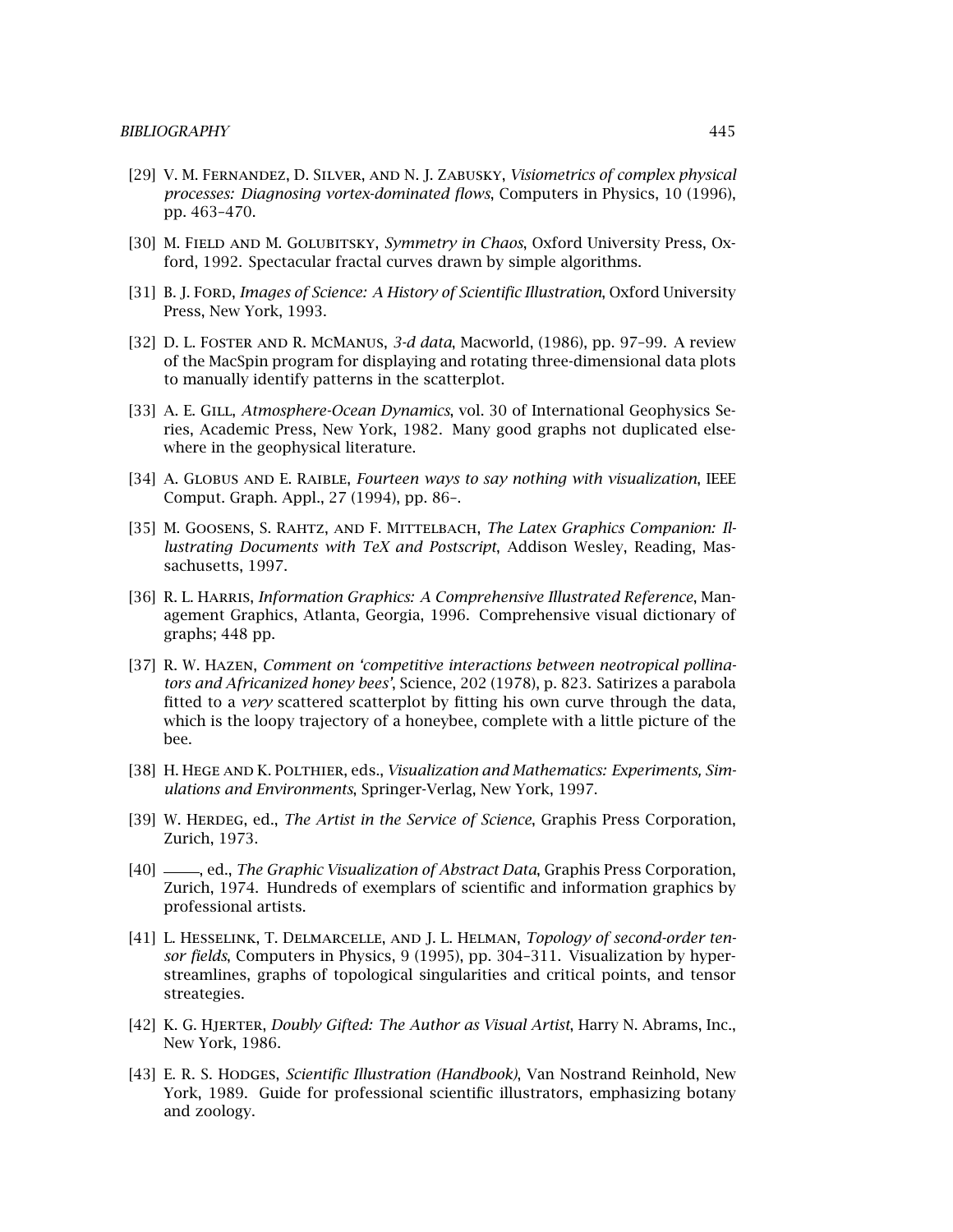- [44] N. Holmes, *Designer's Guide to Creating Charts and Diagrams*, Watson-Guptill Publications, New York, 1984. Very readable but oriented towards commercial artists who draw illustrations for newspapers.
- [45] J. R. HOLTON, *Introduction to Dynamic Meteorology*, vol. 48 of International Geophysics, Academic Press, New York, third ed., 1992.
- [46] Houry, Dombrowsky, De Mey, and Minster, *???*, J. Phys. Oceangr., 17 (1987), p. 1621. Fig. 2 is a graph with 384 separate line graphs, each in a separate box.
- [47] C. Hurley and A. Buja, *Analyzing high-dimensional data with motion graphics*, SIAM J. Sci. Stat. Comp., 11 (1990), pp. 1193–1211.
- [48] Z. Jastrzebski, *Scientific Illustration: AGuide for the Beginning Artist*, Prentice-Hall, Englewood Cliffs, New Jersey, 1985.
- [49] J. R. Jensen, *Introductory Digital Image Processing: ARemote Sensing Perspective*, Prentice-Hall, 2d ed., 1996. Very readable and elementary introduction to image processing, focused on analysis and detection of features in satellite images. Call number G70.4.J461.
- [50] P. R. Keller and M. M. Keller, *Visual Clues: Practical Data Visualization*, IEEE Computer Society Press, New York, 1993.
- [51] G. V. Kelvin, *Illustrating for Science: AProblem-Solving Approach to Rendering Subjects in Biology, Chemistry, Physics, Astronomy, Space Technology, Medicine, Geology and Architecture*, Watson-Guptill, New York, 1992. Part memoir, part how-to, part coffee-table art book by an artist who has contributed many airbrush paintings to *Scientific American*.
- [52] G. D. Kerlick, *Four lectures on computer graphics and data visualization*, in Relativity and Scientific Computing, F. W. Hehl, R. A. Puntigam, and H. Ruder, eds., Springer-Verlag, New York, 1996, pp. 287–313. Review.
- [53] S. M. Kosslyn, *Elements of graph design*, W. H. Freeman, New York, 1994. Good how-to for black-and-white line graphs, based on current theories of psychology of perception and cognition.
- [54] B. Latour, *Science in Action: How to Follow Scientists and Engineers Through Society*, Harvard University, Cambridge, Massachusetts, 1987.
- [55] H. Lefkowitz and G. T. Herman, *Color scales for image data*, IEEE Comput. Graphics Appl., 12 (1992), pp. 72–80. Difficulties with standard color maps.
- [56] J. A. Lohne, *The increasing corruption of Newton's diagrams*, History of Science, 6 (1967), pp. 71–73.
- [57] W. E. Lorensen and H. E. Cline, *Marching cubes: Ahigh resolution 3D surface construction algorithm*, Computer Graphics, 21 (1987), pp. 163–169. Computing isosurfaces in three-dimensional data.
- [58] M. Lynch and S. Woolgar, eds., MIT Press, Cambridge, Massachusetts, 1990. Collection of papers from a special issue of the journal *Human Studies*; visualization from the perspective of sociologists of science.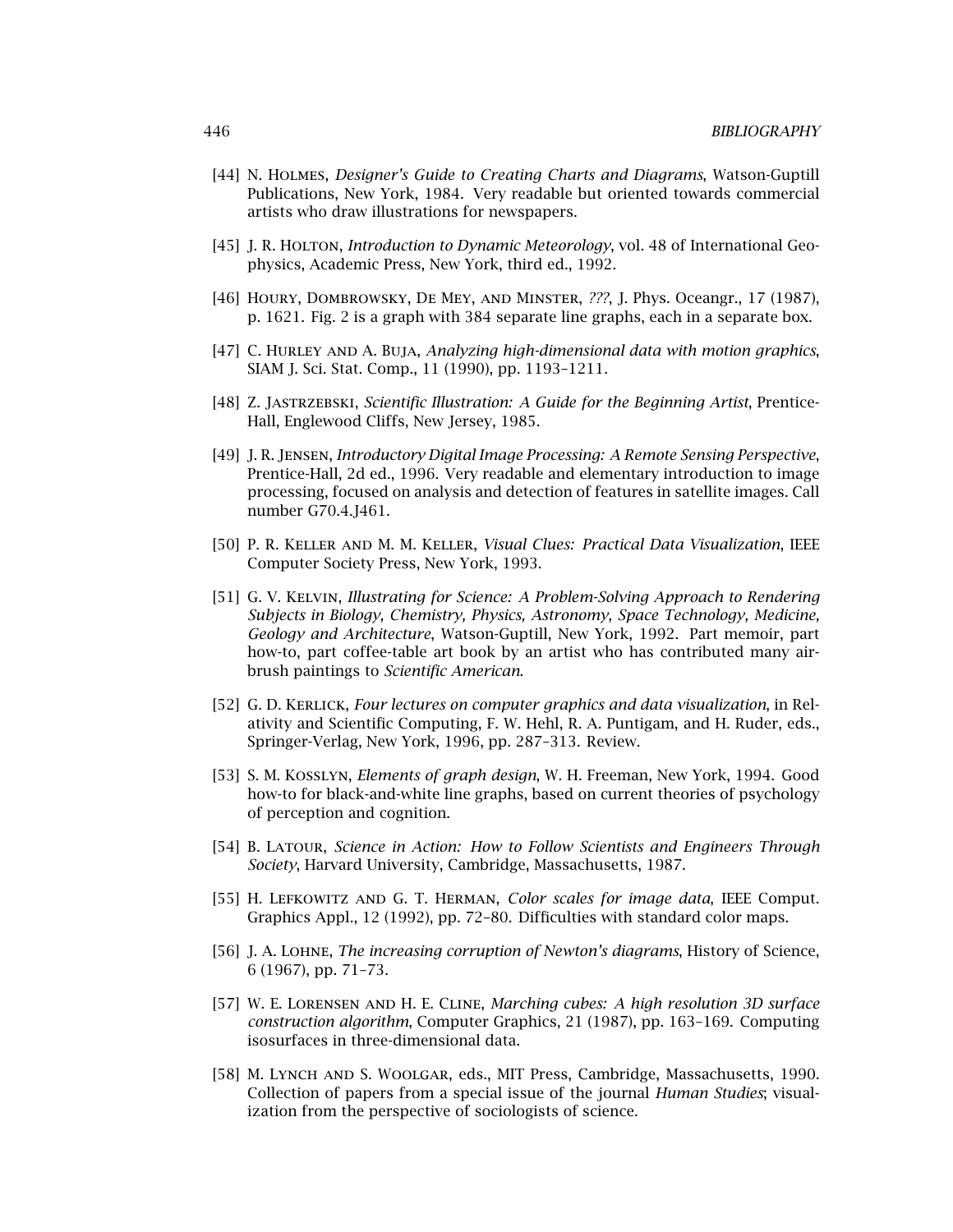- [59] R. A. Lyttleton, *Rotating Figures of Equilibrium*, Cambridge University Press, Cambridge, 1953. Darwin's and Poincaré's illustrations of piriform equilibrium shape for a rotating, self-gravitating mass of liquid.
- [60] B. B. Mandelbrot, *Fractal curves osculated by sigma-discs and construction of self-inverse limit sets*, Mathematical Intelligencer, 5 (1983), pp. 9–17. Showsthat Fig. 156 of the 1897 book of Klein and Fricke, "endlessly reproduced, and for better or worse have affected the intuition of countless mathematicians", have errors which are fixed in Mandelbrot's versions of these. See also his forward to Peitgen and Saupe (1988).
- [61] P. Marchand, *Graphics and GUIs with MATLAB*, CRC Press, Boca Raton, Florida, 1996.
- [62] W. J. Mitchell, *The Reconfigured Eye: Visual Truth in the Post-Photographic Error*, MIT Press (?), Cambridge, 1992.
- [63] M. Monmonier, *Air Apparent: How Meteorologists Learned to Map, Predict, and Dramatize Weather*, University of Chicago Press, Chicago, 1999. Good discussion of visualization in meteorology.
- [64] C. Montani, R. Scateni, and R. Scopigno, *Amodified look-up table for implicit disambiguation of marching cubes*, The Visual Computer, 10 (1994), pp. 353–355. Computing isosurfaces in three-dimensional data.
- [65] F. Mosteller, S. E. Fienberg, and R. E. K. Rourke, *Beginning Statistics with Data Analysis*, Addison-Wesley, Reading, Massachusetts, 1983.
- [66] S. Nakamura, *Numerical Analysis and Graphic Visualization with MATLAB*, Prentice-Hall, Upper Saddle River, New Jersey, 1996.
- [67] G. M. NIELSEN, H. HAGEN, AND H. MÜLLER, eds., *Scientific Visualization: Overviews*, *Methodologies, and Techniques, IEEE Computer Society, Los Alamitos, California,* 1997. Q175.N4381 1997.
- [68] G. M. Nielsen, B. Shriver, and L. J. Rosenblum, eds., *Visualization in Scientific Computing*, IEEE Computer Society Press, Los Alamitos, California, 1990.
- [69] A. Noels, R. Papy, and F. Remy, *Visualizing the evolution of a star on a graphic workstation*, Computers in Physics, 7 (1993), pp. 202–207. Animation of evolution of axisymmetric stars with a three-way cutaway of a sphere and three line graphs plus a time label on each frame of the film.
- [70] M. Nyman, *Photoshop in 4 Colors*, Peachpit Press, Berkeley, California, 1995.
- [71] S. Peach, *Technical Drawing Including Technical Design and Illustration*, Usborne Guides, Usborne Publishing, London, 1987. Written for children, but very readable introduction to basic technical drawing including isometric drawing, perspective, and orthographic views.
- [72] H. Peitgen and D. Saupe, eds., *The Science of Fractal Images*, Springer-Verlag, New York, 1988.
- [73] S. G. PHILANDER, *El Niño and La Niña, and the Southern Oscillation*, Academic Press, Boston, 1990. Some interesting graphics.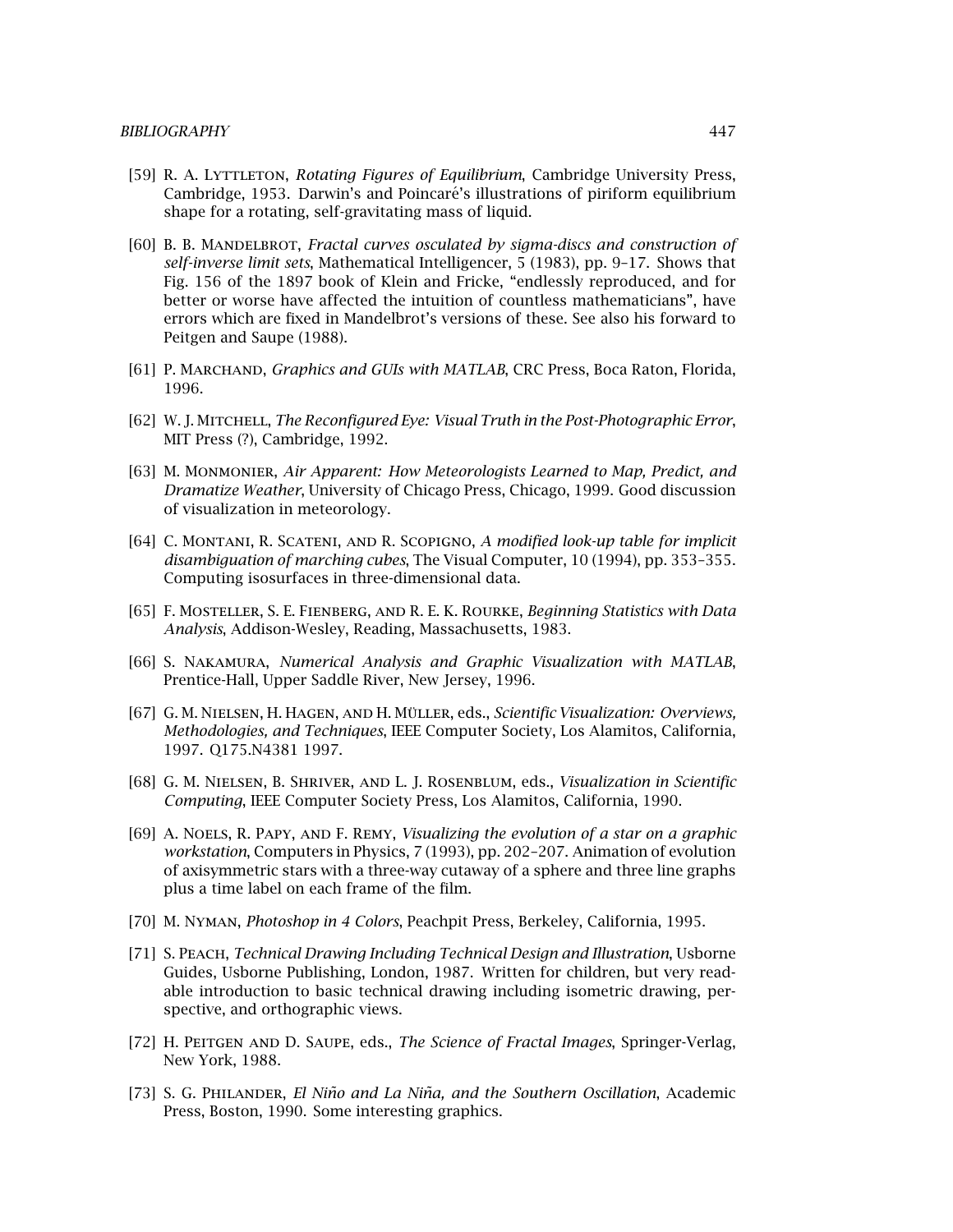- [74] F. H. Post and A. J. S. Hin, eds., *Advances in Scientific Visualization*, Springer-Verlag, New York, 1992. Collection of how-to articlesfrom a workshop in Delft on Visualization in Scientific Computing in 1991 ncluding computation of isosurfaces, visualization of stream surfaces through marker particles and other topics.
- [75] M. L. PRUETT, *Art and the Computer*, McGraw-Hil, New York, 1984. Coffee-table books, a gallery of colored pictures generated by computer. Many were created by mathematical algorithms; the author is at Los Alamos.
- [76] D. Quammen, *Boilerplate Rhino: Nature in the Eye of the Beholder*, Scribner, New York, 2000. The title essay is a very good description of the history of Durer's rhino, perhaps the most famous depiction of a beast in all of literature.
- [77] L. Revenga, ed., *Science Through the Ages*, Biblioteca National, Madrid, 1986. Catalogue of an exhibition of scientific manuscripts and drawings at the Bodleian Library, April to May, 1986.
- [78] L. Reynolds and D. Simmonds, *Presentation of Data in Science: Publications, Slides, Posters, Overhead Projections, Tape-Slides, Television: Principles and Practices for Authors and Teachers*, Martinus Nijhoff Publishers, The Hague, Netherlands, 1981. Readable, but restricted to black-and-white graphics as prepared by hand.
- [79] P. K. Robertson, *Visualizing color gamuts: Auser interface for the effective use of perceptual color spaces in data displays*, IEEE Comput. Graphics Appl., 8 (1988), pp. 50–63. Difficulties with standard color maps.
- [80] H. Robin, *The Scientific Image: From Cave to Computer*, Harry N. Abrams, Inc., New York, 1992. Paperback edition by W. H. Freeman Company.
- [81] A. C. Rogers, *Graphic Charts Handbook*, Public Affairs Press, Washington, D. C., 1961.
- [82] B. E. Rogowitz and L. A. Treinish, *How* not *to lie with visualization*, Computers in Physics, 10 (1996), pp. 268–273.
- [83] R. S. Root-Bernstein, *Visual thinking*, Trans. Amer. Phil. Soc., 75 (1985), pp. 50– 67. AS36.A352, Grad Library.
- [84] D. W. Roubik, *Competitive interactions between neotropical pollinators and Africanized honey bees*, Science, 201 (1978), p. 1030. Showsa quadratic curve fit through a scatterplot where the data is so scattered that randomness is as good an explanation as the fitted curve. Amusingly satirized in Hazen(1978).
- [85] R. P. Runyon, *How Numbers Lie: AConsumer's Guide to the Fine Art of Numerical Deception*, Lewis Publishing Company, Lexington, Massachusetts, 1981.
- [86] C. F. Schmid, *Handbook of Graphic Presentation*, Ronald, New York, 1954.
- [87] C. F. SCHMID AND S. E. SCHMID, *Handbook of Graphical Presentation*, Wiley, New York, 2d ed., 1979.
- [88] Serial, *Information design journal*, tech. rep. NK1160.I43, Media Union.
- [89]  $\frac{1}{10}$ , *Leonardo*, tech. rep. Theme is the relationship between mathematics and art.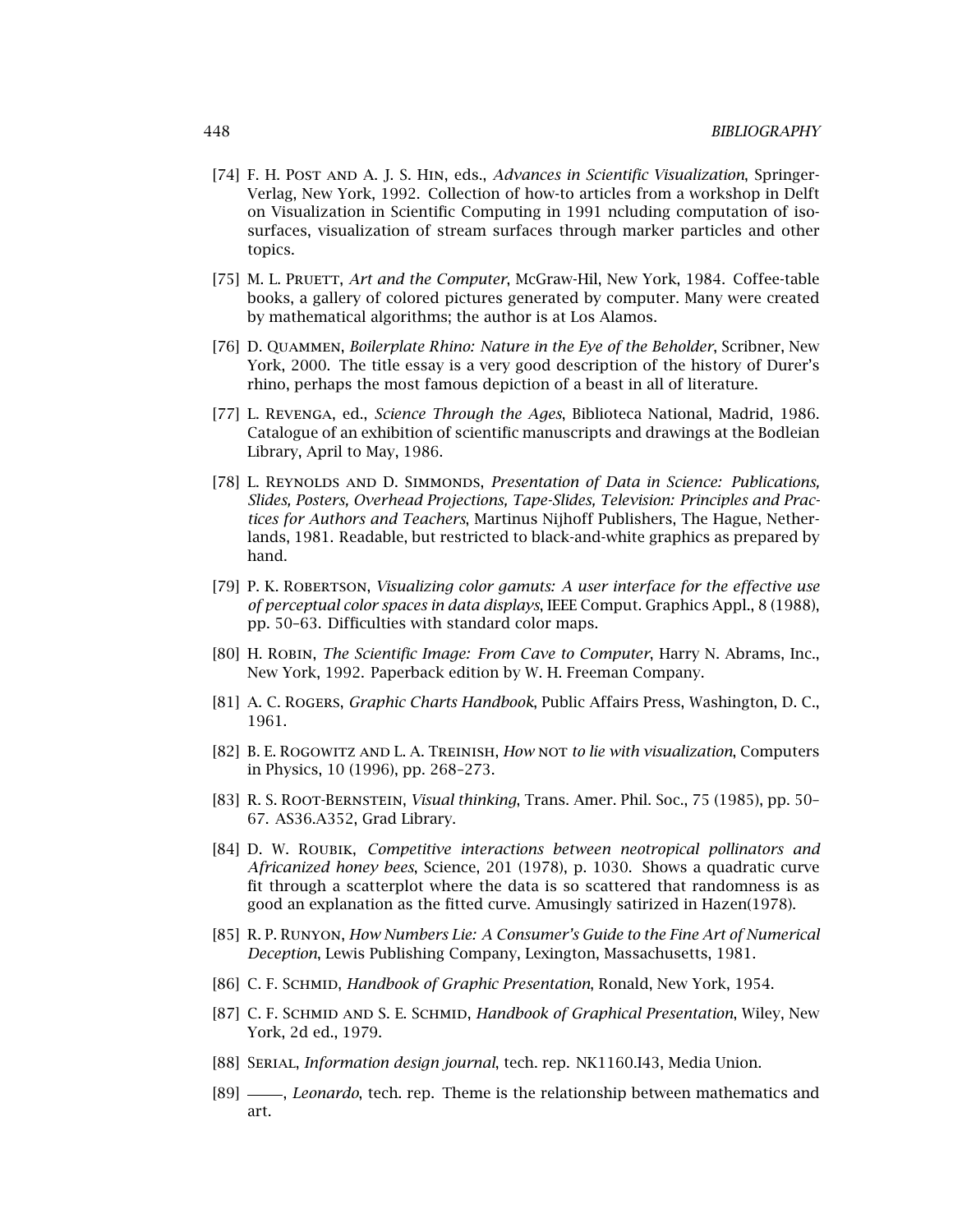- [90] S. L. Simons, Jr., *Make fast and simple contour plots on a microcomputer*, BYTE, 8 (1983), pp. 487–492. Drawscontoursby performing piecewise interpolation on many line segments.
- [91] B. M. Stafford, *Artful Science: Enlightment Entertainment and the Eclipse of Visual Education*, MIT Press, Cambridge, Massachusetts, 1994. Study of the visual component of the "mathematical recreations" and "philosophical entertainments" that became popular in the 18th century; many 18th century scientific illustrations.
- [92] M. J. Stefik, D. G. Bobrow, and K. M. Kahn, *Integrating access-oriented programming into a multiparadigm environment*, IEEE Software, (1986), pp. 10–18.
- [93] P. S. Stevens, *Patterns in Nature*, Atlantic Monthly Press (Little, Brown, Inc)., Boston, 1974. Visual patterns and forms in the natural world, written by an architect. He notes,"In matters of visual form ... nature plays favoritis. Among her darlings are spirals, meanders, branching patterns and 120 degree joints". "When we see how the branching of trees resembles the branching of arteries and the branching of rivers, how crystal grains look like soap bubbles and the plates of a tortoise's shell, how the fiddleheads of ferns, stellar galaxies and water emptying from the bathtub spiral in a similar manner, then we cannot help but wonder why nature uses only a few kindred forms in so many different contexts. Why do meandering snakes, meandering rivers, and loops of string adopt the same pattern, and why do cracks in mud and markings on a giraffe arrange themselves like films in a froth of bubbles? [pg. 3].
- [94] W. Steward and M. C. Brown, *Scanner Solutions:*, Muska and Lipman Publishing, Cincinnati, Ohio, 2000.
- [95] C. STROTHOTTE AND T. STROTHOTTE, *Seeing Between the Pixels: Pictures in Interactive Systems*, Springer-Verlag, New York, 1997. Design of interactive computer systems for the presentation of scientific andbusines graphics, written from a computer science perspective.
- [96] M. J. Sullivan, *Make Your Scanner a Great Design & Production Tool*, North Light Books, Cincinnati, Ohio, 1995. Very readable, elementary introduction to scanning, written by a graphic design professional.
- [97] L. Tilling, *Early experimental graphs*, British Journal of Historical Science, 8 (1975), pp. 193–213.
- [98] E. R. TUFTE, *The Visual Display of Quantitative Information*, Graphics Press, Cheshire, Connecticut, 1983.
- [99] , *Envisioning Information*, Graphics Press, Cheshire, Connecticut, 1990.
- [100] , *Graphical Explanations*, Graphics Press, Cheshire, Connecticut, 1997.
- [101] H. Wainer, *Visual Revelations: Graphical Tales of Fate and Deception from Napoleon Bonaparte to Ross Perot*, Springer-Verlag, New York, 1997. 180 pp.
- [102] H. Wainer and D. Thissen, *Graphical data analysis*, Annual Review of Psychology, 32 (1981), pp. 191–241.
- [103] G. Walker, *Eccentric Books*, Yale University Library, New Haven, 1988.